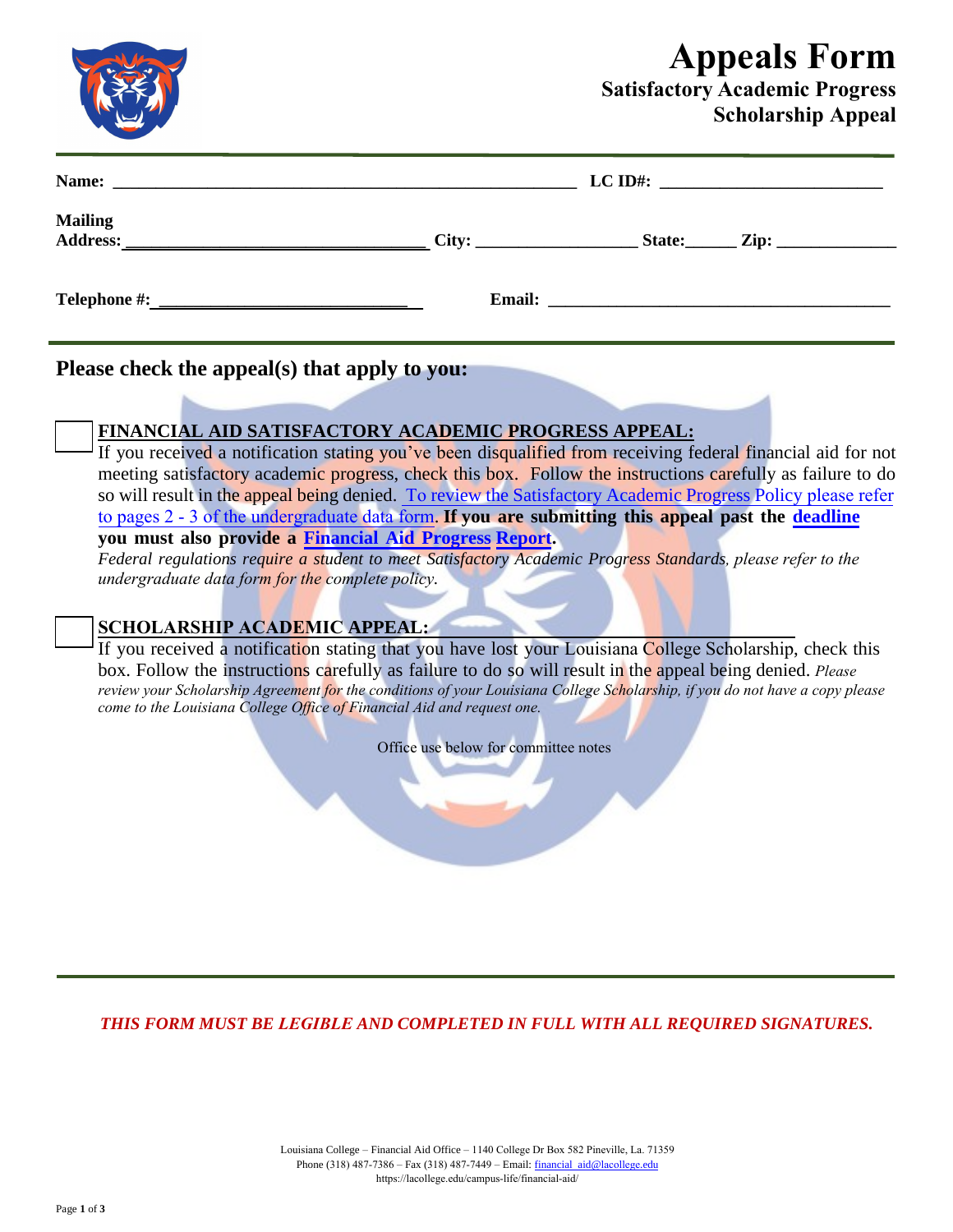

## **Appeals Form Satisfactory Academic Progress Scholarship Appeal**

1) **In the box below**, please provide a detailed typed statement listing the reason(s) you experienced difficulty and did not succeed academically. Examples of legitimate difficulties are: illness or injury, family problems, inability to access support services, and/or change in financial status.



- Letter(s) from physician(s), hospital(s), or other health care professional(s), and receipts or bills identifying medical issue(s)
- Letters from advisors, counselors, faculty, and other knowledgeable people who knew the difficulties you experienced
- Letter from your employer verifying a change in work schedule and when it occurred
- Any other documents, statements or receipts that show cause for academic problems
- Death certificate or obituary of deceased family member
- Verified accidents, illness, or other circumstances beyond your control
- Changes in economic situation
- Evidence of inability to obtain essential support services
- Disability accommodations not received in a timely manner
- 3) **In the box below**, please provide a detailed typed statement explaining what your plan is to improve your academic performance.

| Louisiana College – Financial Aid Office – 1140 College Dr Box 582 Pineville, La. 71359 |  |
|-----------------------------------------------------------------------------------------|--|
| Phone (318) $487-7386$ – Fax (318) $487-7449$ – Email: financial aid@lacollege.edu      |  |
| https://lacollege.edu/campus-life/financial-aid/                                        |  |